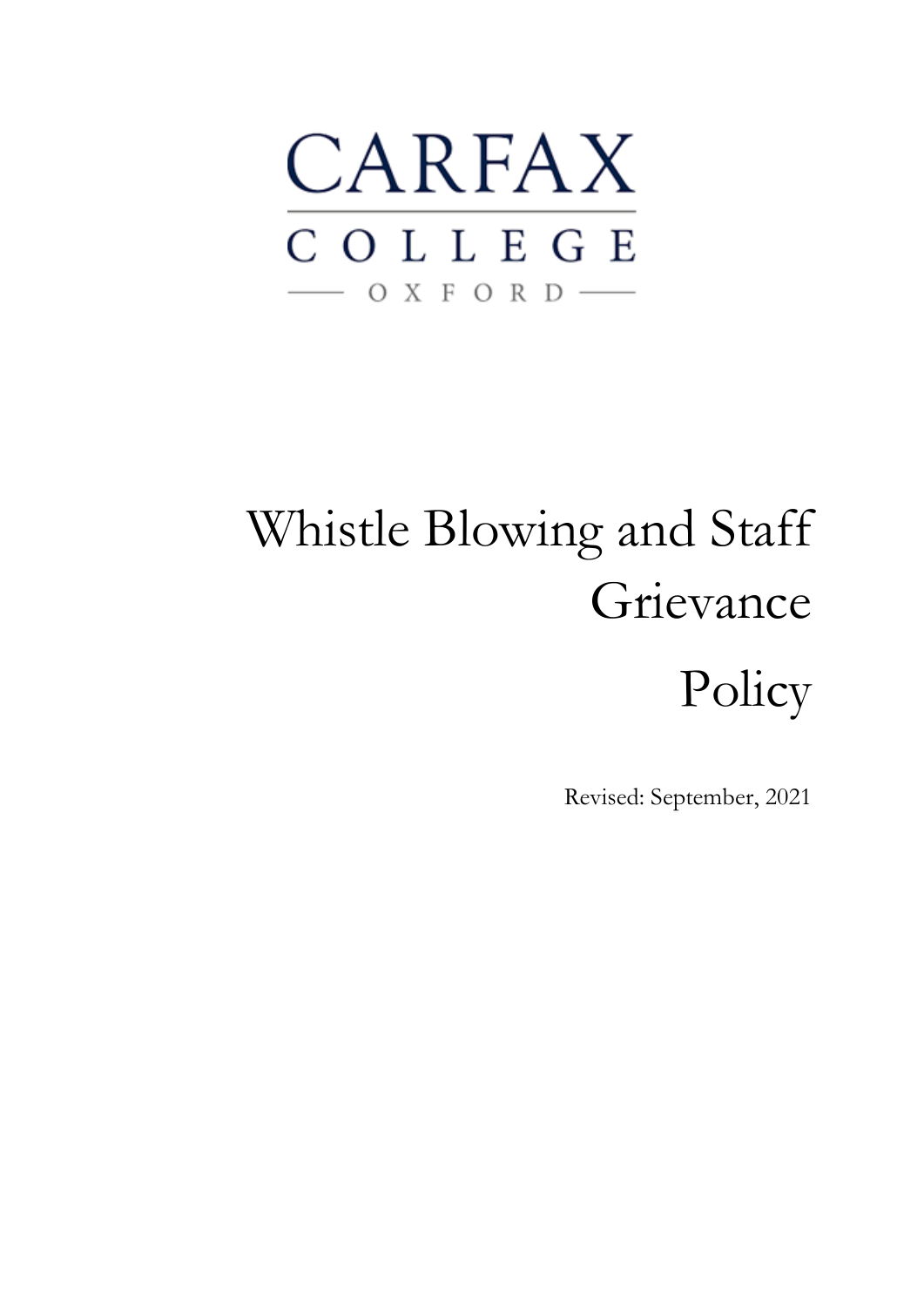## **Whistle Blowing Policy**

Whistle blowing encourages and enables staff to raise serious concerns within **Carfax College** rather than overlooking a problem or taking the matter outside.

Staff may not express their concerns as they feel that speaking up would be disloyal to their colleagues or to the College.

Carfax College is committed to the highest possible standards of openness, probity and accountability. In line with that commitment we expect staff, and others that we deal with, who have serious concerns about any aspect of the College's work to come forward and voice those concerns.

The policy applies to all employees, (including those designated as casual hours, temporary, agency, authorised volunteers or work experience).

## **The Aims of the Policy**

• To encourage staff to feel confident in raising concerns and to question and act upon concerns about practice.

• To provide avenues for staff to raise concerns in confidence and receive feedback on any action taken.

• To ensure that a staff member receives a response to their concerns and that they are aware of how to pursue them if they are not satisfied.

• To reassure staff that they will be protected from possible reprisals or victimisation if they have a reasonable belief that they have made a disclosure in good faith.

# **What Types of Concern are covered?**

- Conduct which is an offence or a breach of law.
- Failure to comply with a legal obligation.
- Disclosures related to miscarriages of justice.
- Health and safety risks, including risks to the students as well as other employees.
- Damage to the environment.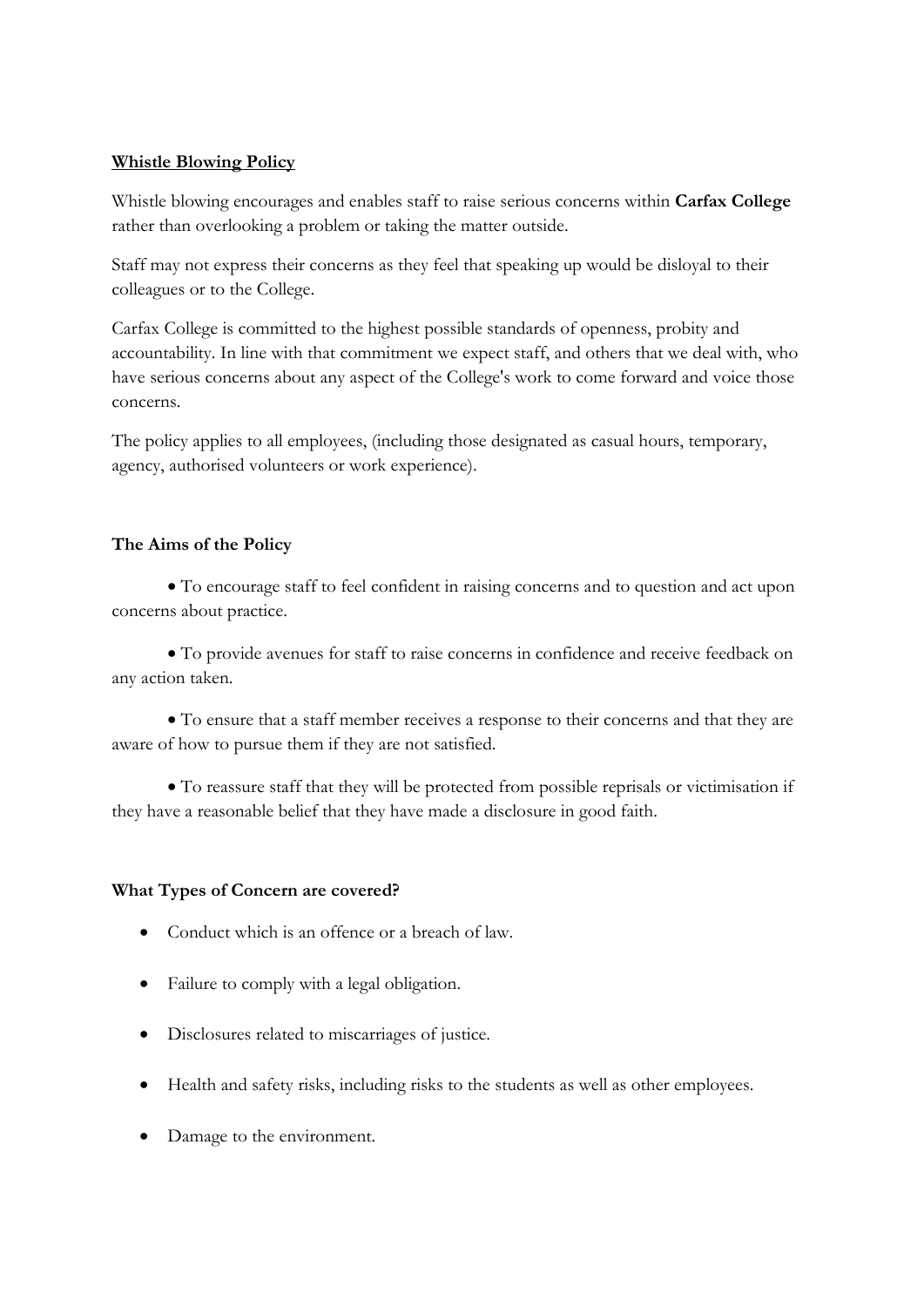- Possible fraud and corruption.
- Sexual, physical or other abuse of students or staff.
- Other unethical conduct.
- Actions which are unprofessional, inappropriate or conflict with a general understanding of what is rights and wrong.

NB. The College recognises that the decision to report a concern can be a difficult one to make. If what is being said is true, staff should have nothing to fear. The College will not tolerate any harassment or victimisation (including informal pressures) and will take appropriate action to protect a staff member when a concern is raised.

## **Confidentiality**

All concerns will be treated in confidence and every effort will be made not to reveal the identity of the staff member if they so wish. At the appropriate time, however, the staff member may need to come forward as a witness.

This policy encourages staff however to put their name to a concern whenever possible.

Please note that:

- Staff must disclose the information in good faith.
- Staff must believe it to be substantially true.
- Staff must not act maliciously or make false allegations.
- Staff must not seek any personal gain.

#### **How to Raise a Concern**

As a first step, a staff member should normally raise concerns with their immediate line manager or the Principal. This may depend, however, on the seriousness and sensitivity of the issues involved and who is suspected of the malpractice. For example, if you believe that the Principal is involved you should approach another member of the Senior Management Team or **Tudor Oros** (Carfax Education MD).